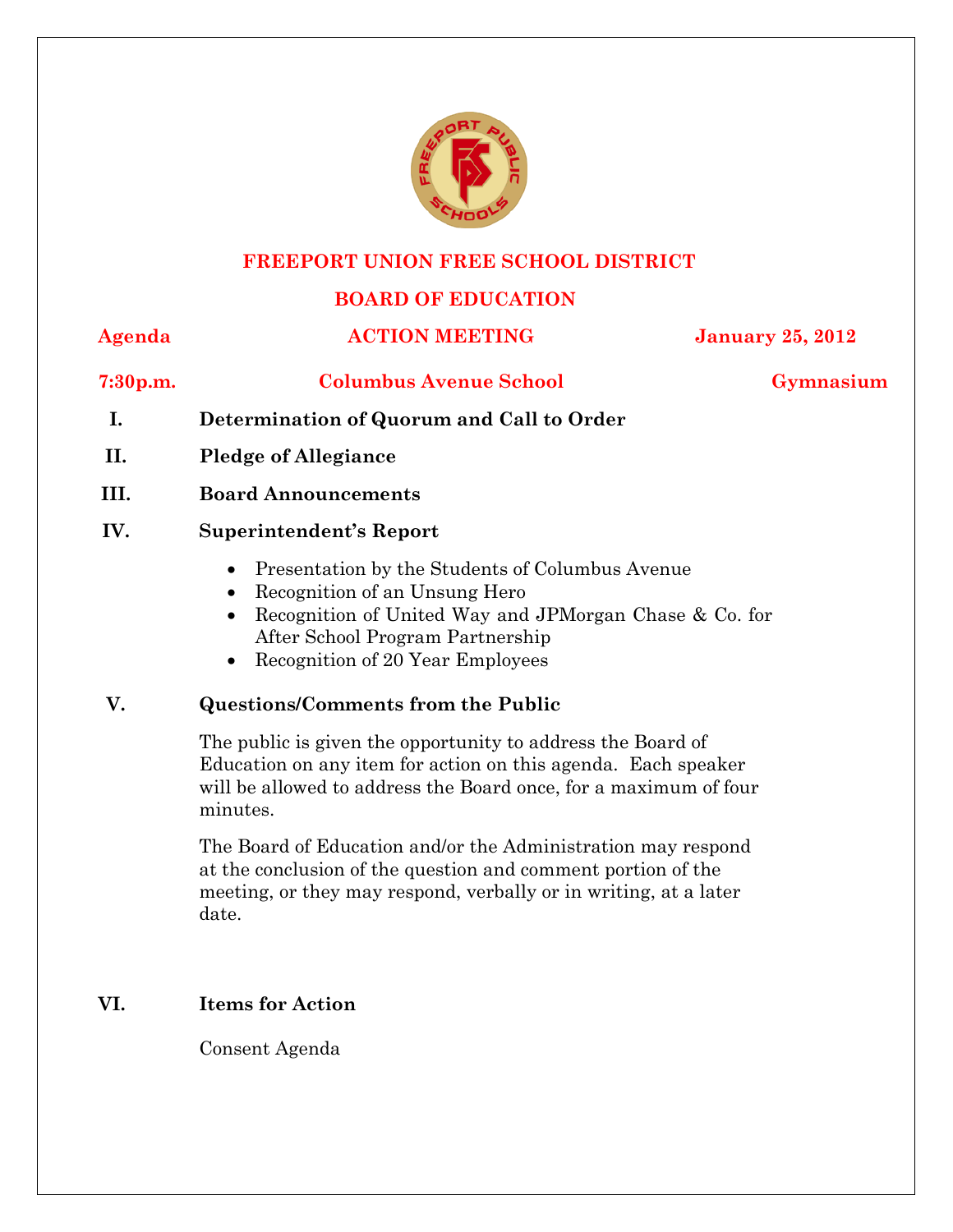#### **Consent Agenda Items:**

 **AA. Consent - Approve** 

 *Acceptance of the Minutes*  $\mathbf{A}$ **hereby approves the following iten BE IT RESOLVED that the Board of Education of the Freeport Union Free School District hereby approves the following items; A; B 1, 2, 3, 4, 5, 6, 7; C 1.** 

|       | A.                          | Acceptance of the Minutes of the Board of Education Meetings                                                                                                                                        | TAB <sub>1</sub>                                                                                                     |
|-------|-----------------------------|-----------------------------------------------------------------------------------------------------------------------------------------------------------------------------------------------------|----------------------------------------------------------------------------------------------------------------------|
|       | <b>B.</b>                   | <b>Personnel Actions</b><br>1. Leave of Absence<br>2. Change of Status<br>3. Resignation<br>4. Termination of Staff<br>5. Appointment of Staff - Temporary<br>6. Appointment of Co-curricular Staff | TAB <sub>2</sub><br>TAB <sub>3</sub><br>TAB <sub>4</sub><br>TAB <sub>5</sub><br>TAB <sub>6</sub><br>TAB <sub>7</sub> |
|       | C.                          | <b>Education</b><br>1. Acceptance of the Minutes from the Committees on<br>Special Education and Preschool Education                                                                                | TAB <sub>8</sub>                                                                                                     |
| VII.  |                             | <b>Other Items for Action</b><br>Personnel                                                                                                                                                          |                                                                                                                      |
|       | A.                          | 1. Granting of Tenure<br>2. Retirement of Staff                                                                                                                                                     | TAB <sub>9</sub><br><b>TAB 10</b>                                                                                    |
|       | <b>B.</b><br>$\mathbf{C}$ . | <b>Education</b><br>1. Establishment of the Annual Meeting<br>2. Resolution to Approve Student Travels<br>3. Authorization to sign Agreements<br>Finance                                            | <b>TAB 11</b><br><b>TAB 12</b><br><b>TAB 13</b>                                                                      |
|       |                             | 1. Budget Transfer – Capital Fund & General Fund                                                                                                                                                    | <b>TAB 14</b>                                                                                                        |
| VIII. | A.                          | <b>Other Reports to the Board</b><br>1. Treasurer's Report<br>2. High School Funds Report<br>3. Atkinson Bookstore Account                                                                          | <b>TAB 15</b>                                                                                                        |